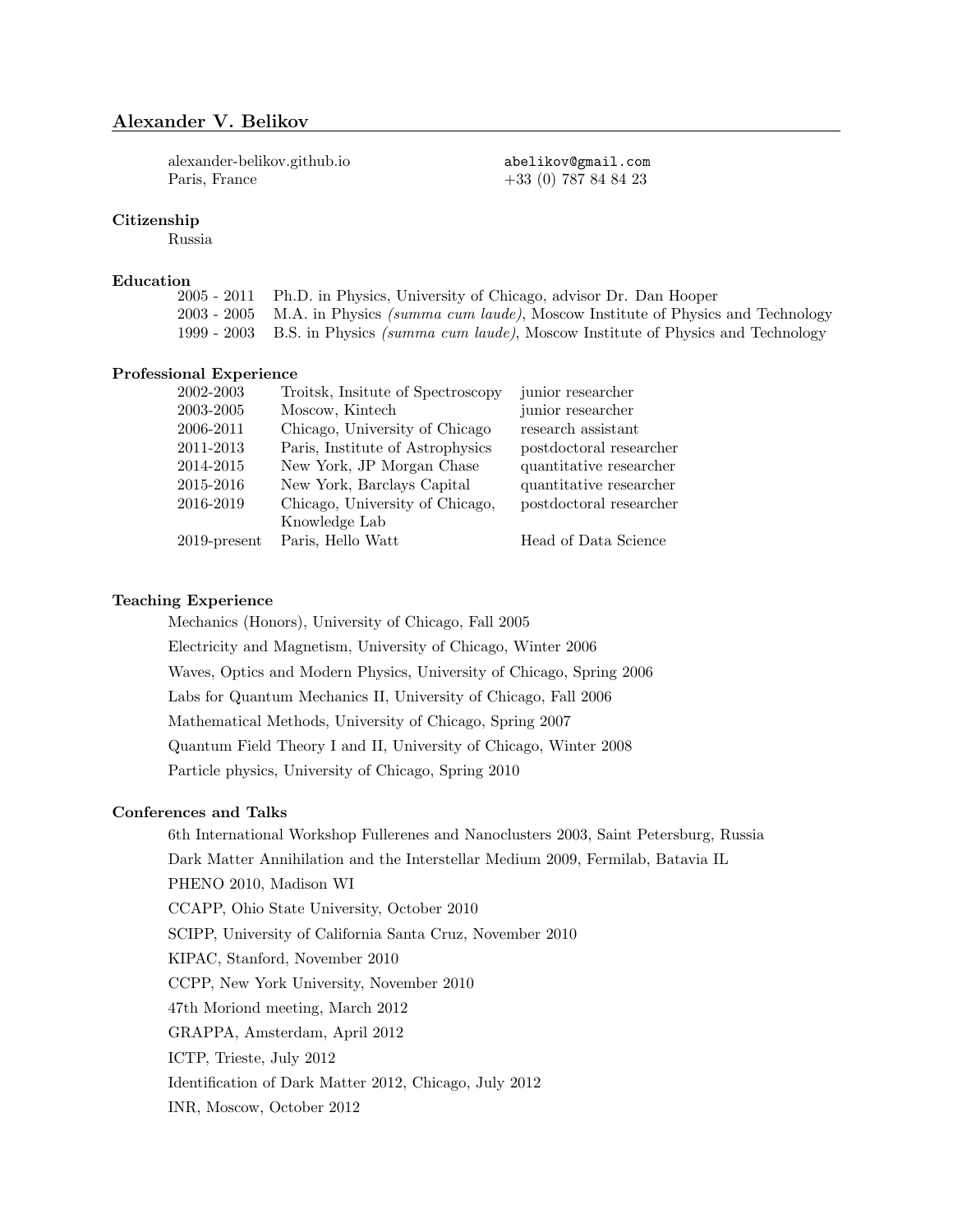TEP, UCLA, October 2012 FNAL, October 2012 ANL, October 2012 UMN, October 2012 UW Madison, October 2012 UIUC, October 2012 GDR Terascale, Paris, November 2012 Closing in on DM, Aspen, January 2013 Amsterdam-Paris-Stockholm meeting, IAP, Paris, December 2013 Big Mechanism PI Meeting, Washington DC, 2017 Complex Networks, Como, Italy, 2018 Data Science Summer School, Ecole poytechnique, France, 2018 ´ Ground Truth PI Meeting, Washington DC, 2019

# Awards and Honors

Dynasty Foundation Stipend, 2002 Sachs Fellowship, University of Chicago, 2006 McCormick Fellowship, University of Chicago, 2005-2007

# Professional service

Reviewer for AMS (2009-2010) Reviewer for Physics Letters B (2010-2013) Reviewer for PLOS Computational Biology (2019-present)

## Computational skills

Linear models, graphical models, decision trees, ensemble methods, random forest, SVM, regularization, optimal transport. NLP, network analysis, topic modeling. RNN, LSTM, RL, MPNN, GNN, Q-learning, graph neural networks. Python (pandas, numpy, scikit-learn, pytorch, nltk, spacy, pymc3, networkx, igraph, pyro), C++, R, Spark, Haskell, Java. SQL, SPARQL, mongoDB, ArangoDB. Git, bash.

## References

Professor James Allen Evans Department of Sociology University of Chicago Phone: +1-773-834-3612 Email: jevans@uchicago.edu Professor Andrey Rzhetsky

Institute for Genomics and Systems Biology The University of Chicago Phone: +1-773-834-7367 Email: arzhetsk@medicine.bsd.uchicago.edu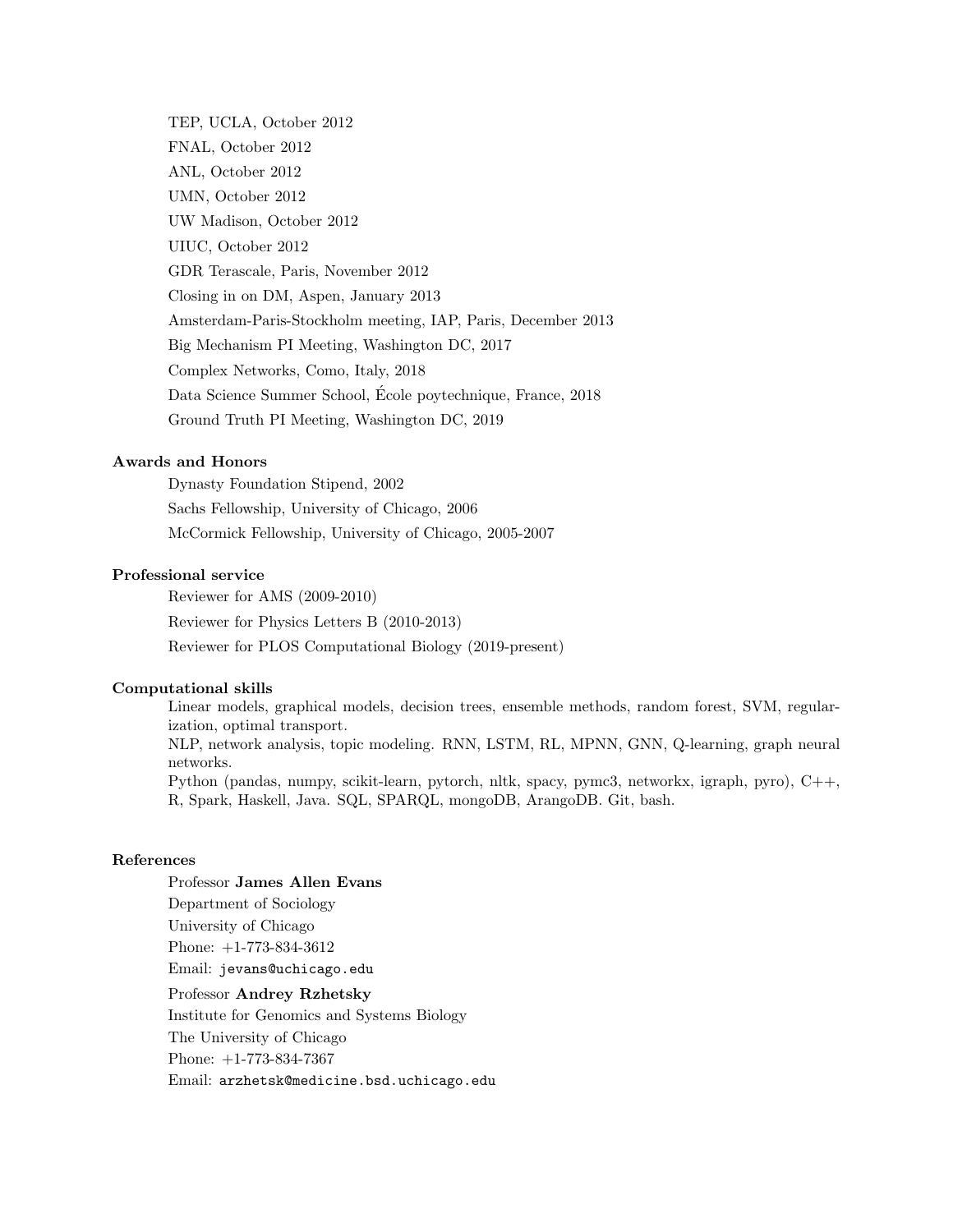#### Professor Dan Hooper

Department of Astronomy and Astrophysics University of Chicago Phone: +1-630-840-8195 Email: dhooper@fnal.gov

## Doctor Emmanuel Moulin

Commissariat `a l'Energie Atomique (CEA) Centre de Saclay – F-91191 Gif-sur-Yvette Cedex Phone: +33 (0)1 69 08 29 60 Email: emmanuel.moulin@cea.fr

## List of Publications

- 1. "Unsupervised Non-Parametric Signal Disaggregation Using Bayesian Neural Networks", A. Belikov, A. Montanari, E. Moulin, in preparation.
- 2. "Using analyst community signals for predicting stock prices", A. Belikov, J. Evans, in preparation.
- 3. "Predicting of career transitions in large companies using graph neural methods", A. Belikov, V. Yakubovich, in preparation.
- 4. "Domain Knowledge Aids in Signal Disaggregation; the Example of the Cumulative Water Heater", A. Belikov, G. Matheron, J. Sassi, (2022), Submitted to Energy and Buildings.
- 5. "Data on How Science Is Made Can Make Science Better", J. Sourati, A. Belikov, J. Evans, Harvard Data Science Review 4.2 (2022).
- 6. "Prediction of robust scientific facts from literature", A. Belikov, A. Rzhetsky, J. Evans, Nature Machine Intelligence (2022).
- 7. "Bayesian model of electrical heating disaggregation", F. Culiere, L. Leduc, A. Belikov, (2020), Proc. of NILM 2020.
- 8. "Creating Training Data for Scientific Named Entity Recognition with Minimal Human Effort", R. Tchoua, A. Ajith, Z. Hong, L. Ward, K. Chard, A. Belikov, D. Audus, S. Patel, J. Pablo, T. Foster ICCS, 319, (2019).
- 9. "Study of the very high energy gamma-ray spectrum from the Galactic Center and future prospects", A. Belikov, E. Moulin, J. Silk, Phys. Rev. D 94, 103005 (2016).
- 10. "Diffuse Gamma Ray Background from Annihilating Dark Matter in Density Spikes around Supermassive Black Holes", A. Belikov, J. Silk, Phys. Rev. D 89, 043520 (2014).
- 11. "Super-exponential Cutoff as a Probe of Annihilating Dark Matter", A. Belikov, J. Silk, Phys. Rev. Lett. 111, 071302 (2013).
- 12. "Equivalence Principle Violation in Weakly Vainshtein-Screened Systems", A. Belikov, W.Hu, Phys. Rev. D 87, 084042 (2013).
- 13. "Neutron injection during primordial nucleosynthesis alleviates the primordial 7Li problem", D. Albornoz Vasquez, A.V. Belikov, A. Coc, J. Silk, E. Vangioni, Phys. Rev. D 86, 063501 (2012).
- 14. "Study of the Gamma-ray Spectrum from the Galactic Center in view of Multi-TeV Dark Matter Candidates", A. V. Belikov, G. Zaharijas, J. Silk, Phys. Rev. D 86, 083516 (2012).
- 15. "The Isotropic Radio Background and Annihilating Dark Matter", D. Hooper, A. V. Belikov, T. E. Jeltema, T. Linden, S. Profumo, T. R. Slatyer, Phys. Rev. D 86, 103003 (2012).
- 16. "Searching For Dark Matter Subhalos In the Fermi-LAT Second Source Catalog", A. V. Belikov, D. Hooper, M. Buckley, Phys.Rev.D86 043504 (2012).